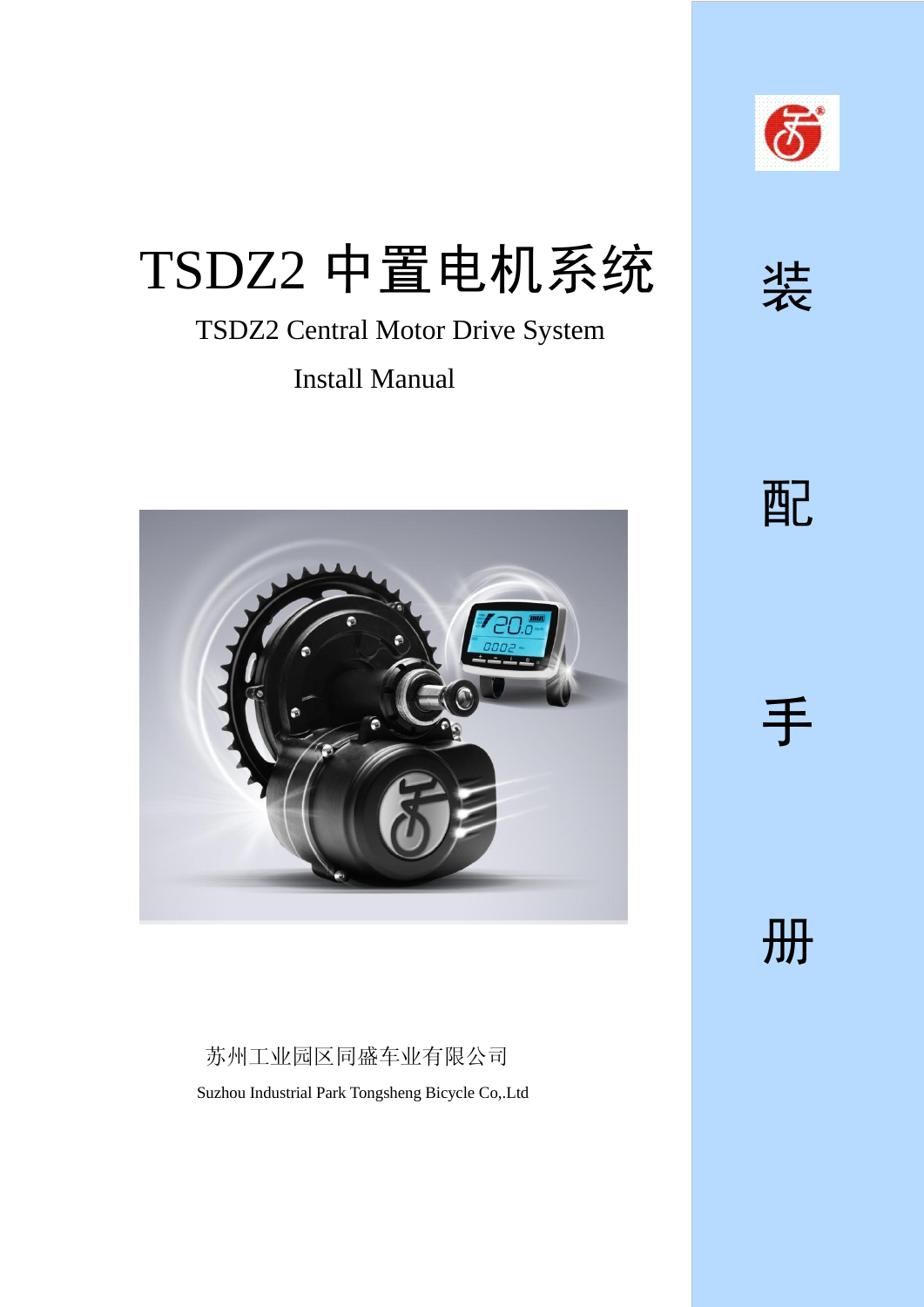## 中置电机装配流程 Motor Installation Process

#### 1 电机安装

第一步: 电机中轴套依箭头方向推入自行车五通管,长度为 68mm 的五通管, 则中轴套露 出长度为 11mm, 如图 1.

Step 1. Push Motor BB axle inside BB tube(68mm) as per picture below, the exposed axle length on the left side is 11mm as Pic 1





第二步: 安装加强板。如图 2

Step 2. Install Securing plate. Please refer to Pic2.

- 1、将加强板套在中轴五通上
- 1. Put securing plate onto BB axle.
- 2、两个铝垫圈放在加强板与中置电机之间
- 2. Put 2 washers between motor and securing plate.
- 3、用两个 M5×16 的内六角螺钉将加强板与中置电机锁紧
- 3. Tighten the securing plate and the motor with two  $M5 \times 16$  screws.

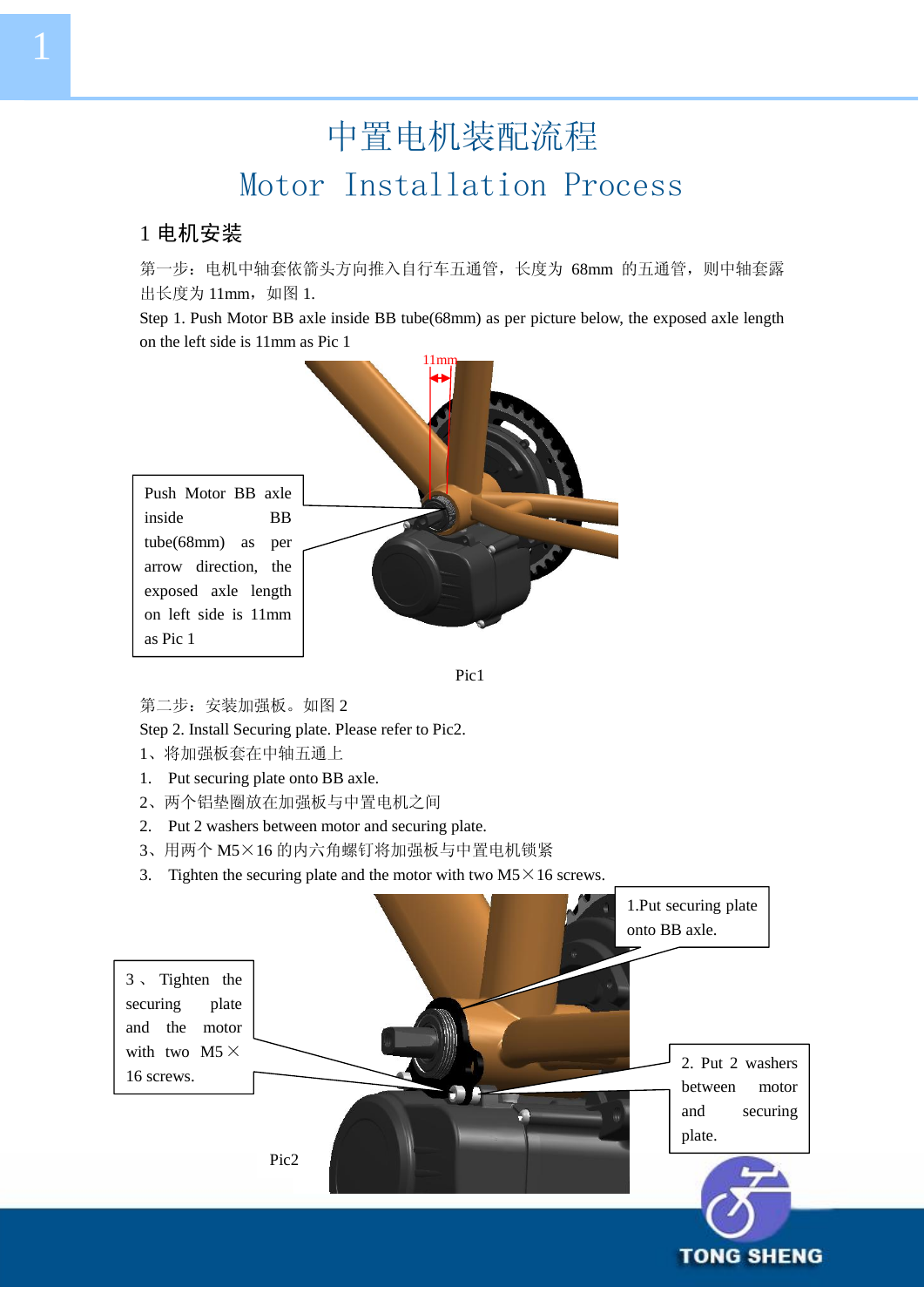第三步: 将 M33.5 螺母旋到中轴套上, 用专用工具拧紧, 锁紧力为 40N · m。如图 3 Step 3. Screw the M33.5 nut onto the BB axle, using an affiliated wrench by  $40N \cdot m$  torque. Please refer to Pic3.



Pic3

第四步:固定电机与车架。如图 4.

Step 4. Fix the main body of the Motor onto bike-Frame. Please refer to Pic4.

- 1、M8\*40 的螺钉连接固定块和中置电机主体螺柱孔, 预紧。
- 1. Install the fixing block onto the motor with M8\*40 bolt, do not tighten.
- 2、用 M8\*45 的圆头螺钉穿过固定板与固定块上的螺纹孔固定锁紧。
- 2. Using a M8 \* 45 bolt and the hang-plate to tighten the fixing block and motor.



第五步: 用 40N · m 的力旋紧 M8\*40 的螺钉 (最终锁紧)。 如图 5 Step 5. Tighten the bolt with 40N.m torque force. Please refer to Pic5.

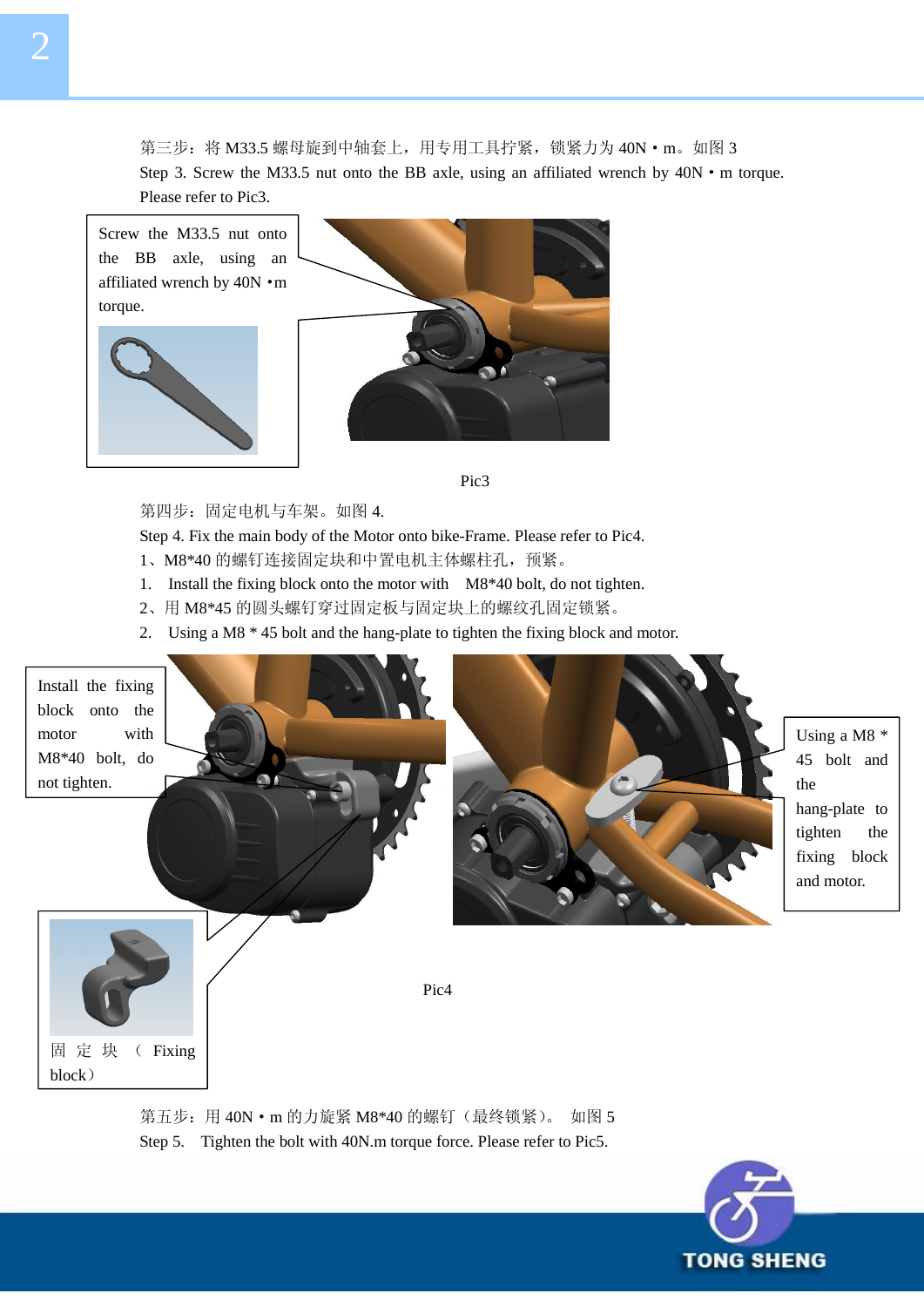



第六步: 安装曲柄。如图 6. Step 6. Install arm-cranks. 用 M8×14 内六角螺钉安装左右曲柄, 锁紧扭力为 40N · m。 Using  $M8 \times 14$  bolts to install the arm-cranks. The locking torque is 40N.m.



Pic6

#### 2 仪表安装 Display Installation Process

第一步: 安装仪表。如图 7. Step 1. Install VLCD5 display. Please refer to Pic7. 用 2 个 M4×14 内六角圆柱头螺钉及 2 个 M4 的方螺母将仪表固定在图示位置处 Install the LCD display onto the handlebar using  $2pcs$  of M4 $\times$ 14 bolts and  $2pcs$  of M4 nuts 支架规格:φ 32, 内有调节圈。 The bracket isφ 32 with adjust rings for different handlebar sizes.

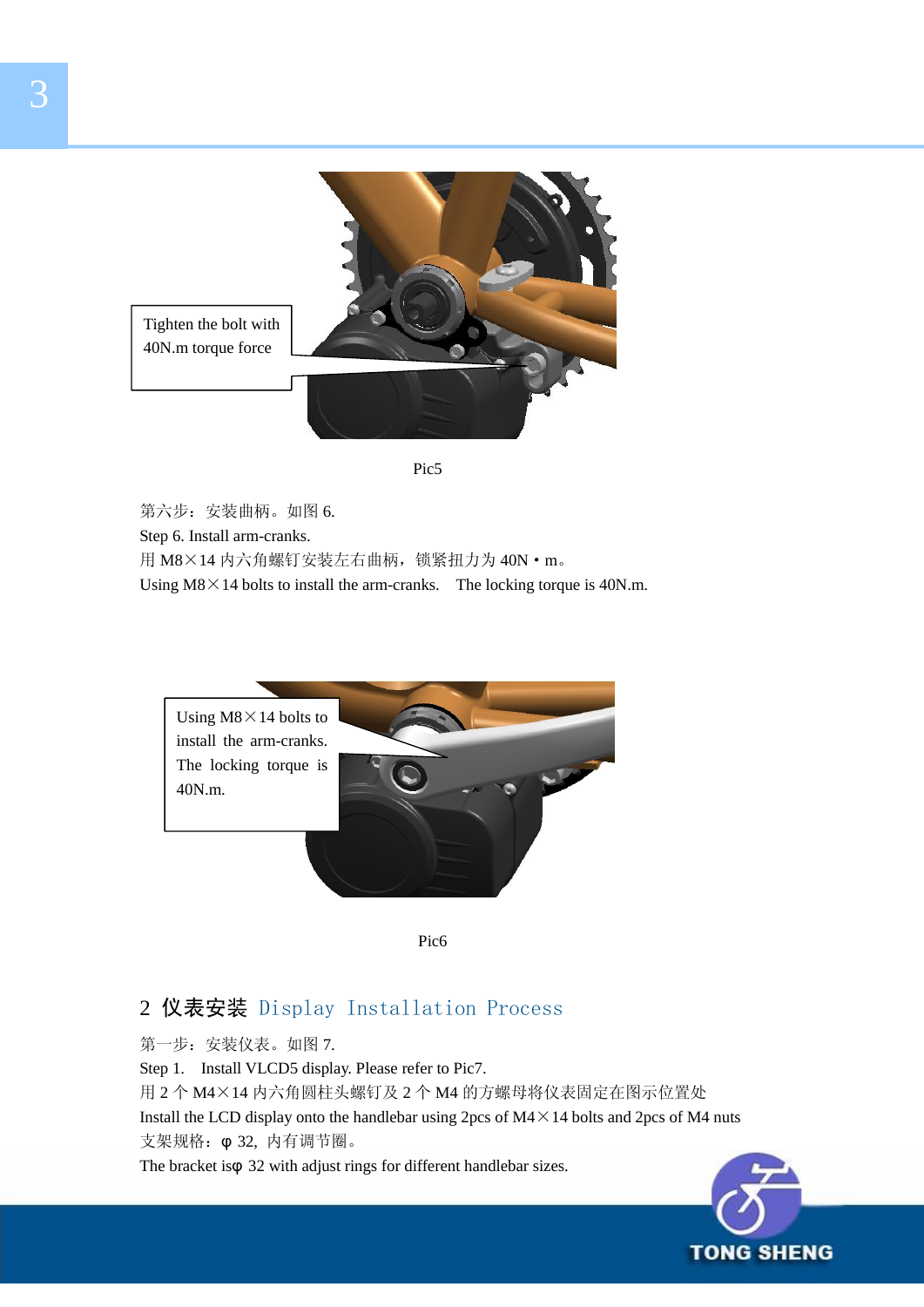

Pic7

第二步、安装左手操作开关。如图 8. Step 2. Install left hand remote control buttons. Please refer to Pic8. 用 2 个 M2.5×10 内六角圆柱头螺钉将操作开关固定在图示位置处



#### 3 车速传感器安装 Detective sensor Installation

第一步:装传感器 用两根扎带将车速传感器支座固定在车架后平叉上; Install the detective sensor onto the bike rear fork with two ribbons as shown below

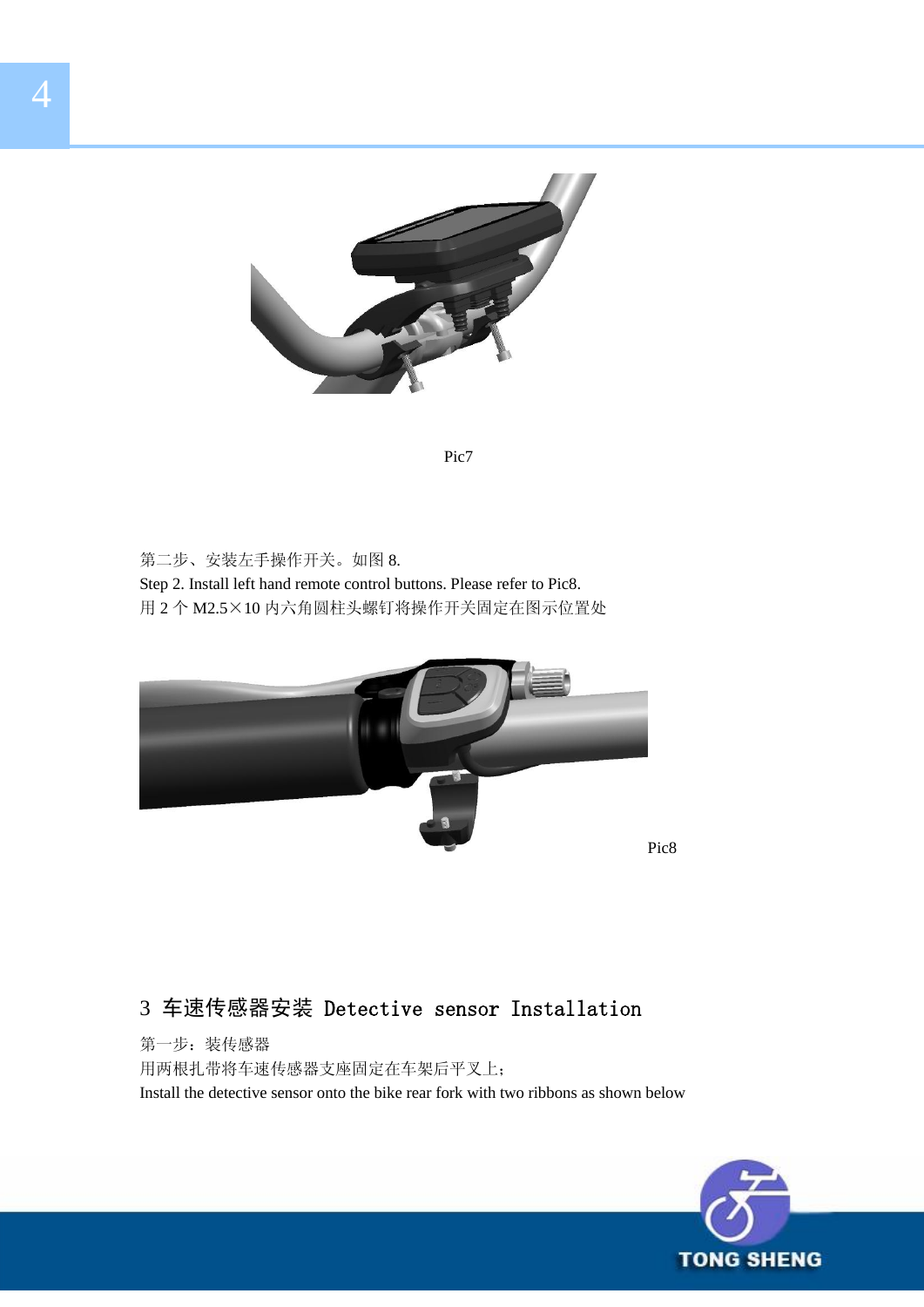

Pic<sup>9</sup>

第二步: 装磁钢座 install magnet steal 将磁钢座安装在后轮辐条上,且磁钢面朝向传感器; install the magnet steal onto the rear fork, facing the detective sensor

第三步: 调节磁钢面与传感器的距离 Adjust the distance between sensor and magnet steal 转动传感器使其与磁钢面的距离不大于 5mm, 然后上紧 M4 螺钉。 The distance between the sensor and the magnet steal should below 5mm. Tighten the M4 bolt.

#### 4 系统连接 System connection

第一步: 将操作器与仪表的插件插好; Step one: connect the display and operation button.

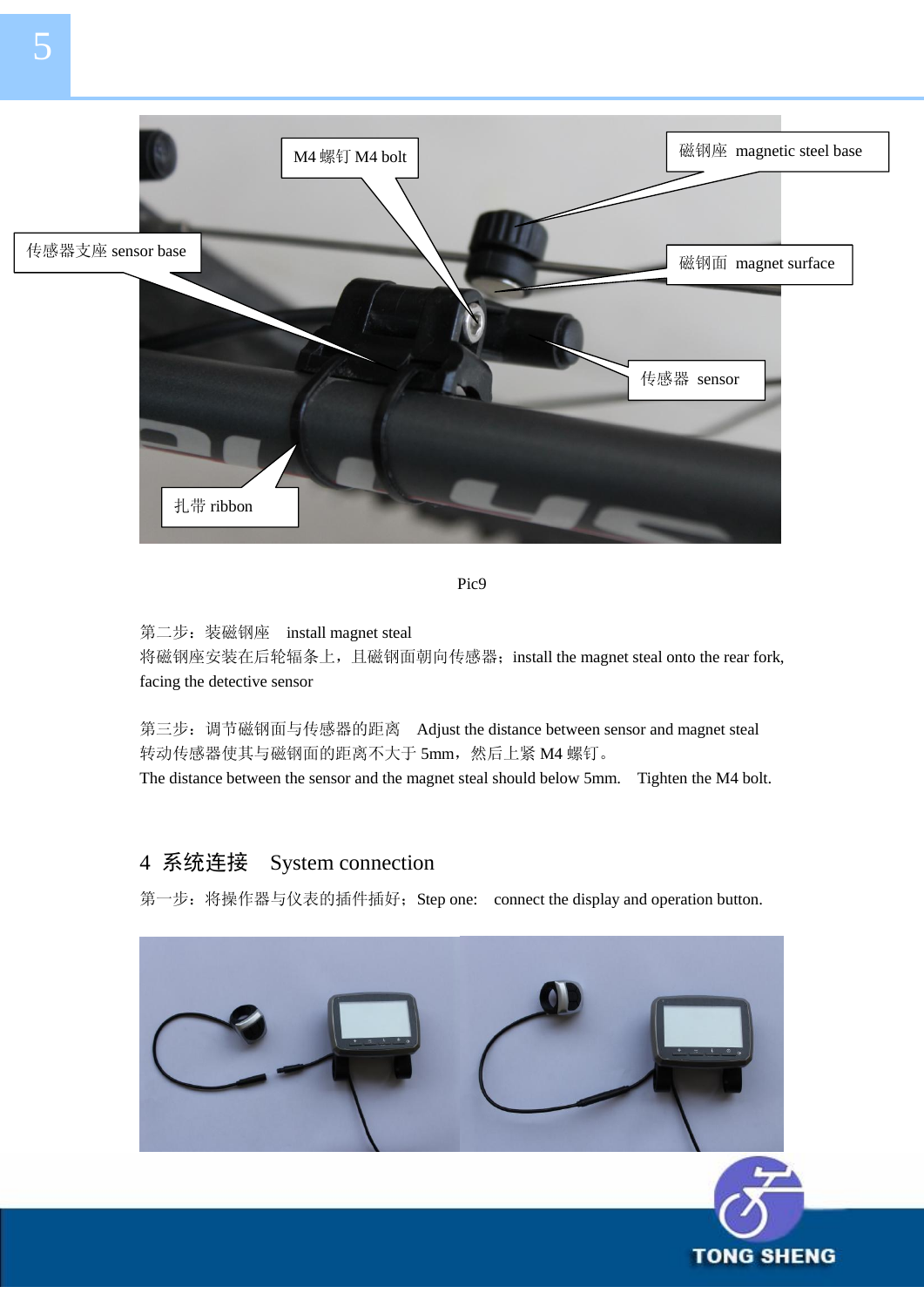第二步: 将断电刹把插到仪表的底座上,本系统可以不用断电刹把; Step two: insert the brake-levers plugs into the display. The brake-levers are optional.



第三步: 将仪表与中置电机的插件插好; Step three: connect the main motor and the display



第四步: 将车速传感器与中置电机的插件插好; Step four: connect the main motor and the detective sensor



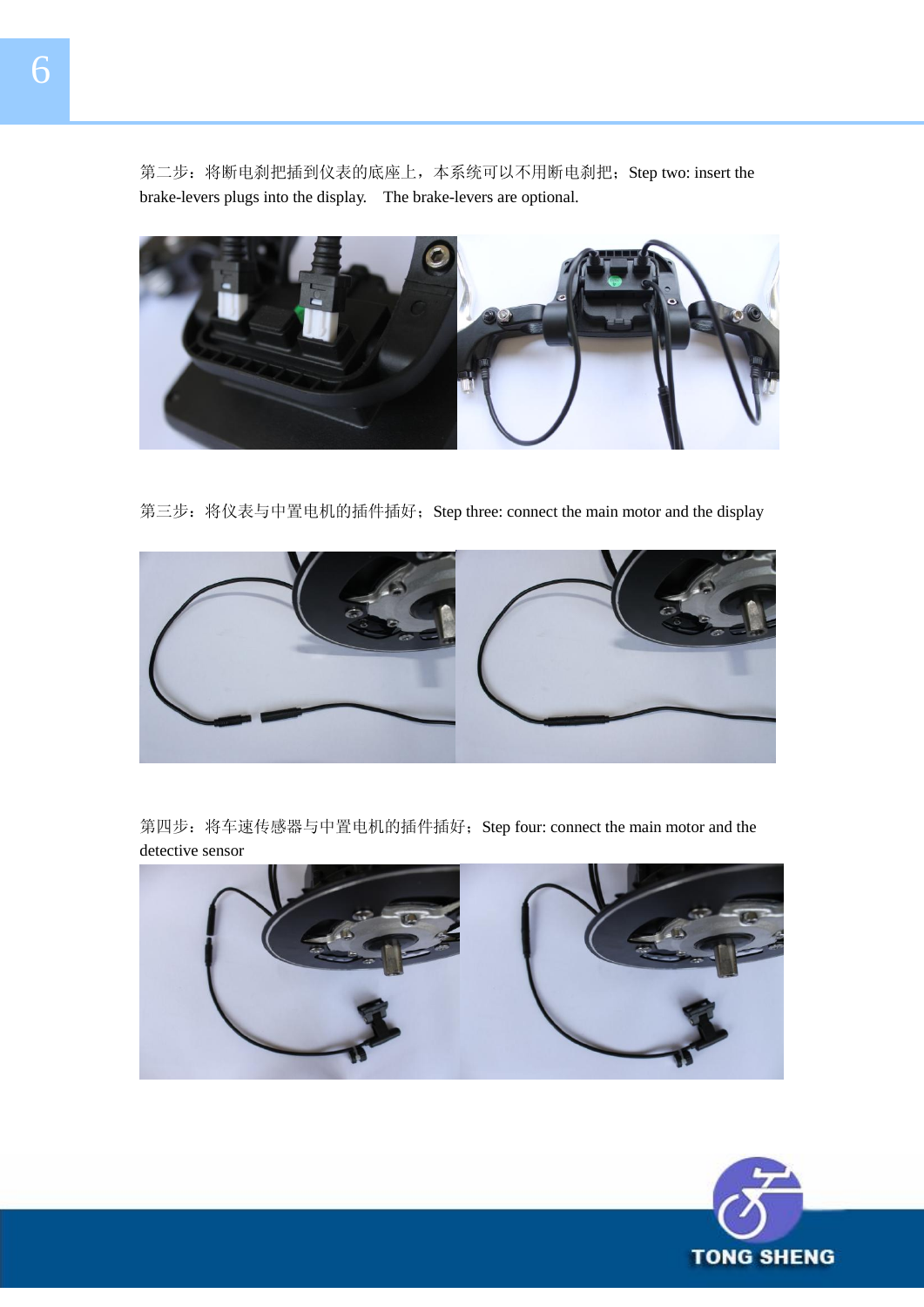

第五步:将中置电机的两根电源连接到电池上。Step five: connect the motor and the battery

![](_page_7_Picture_2.jpeg)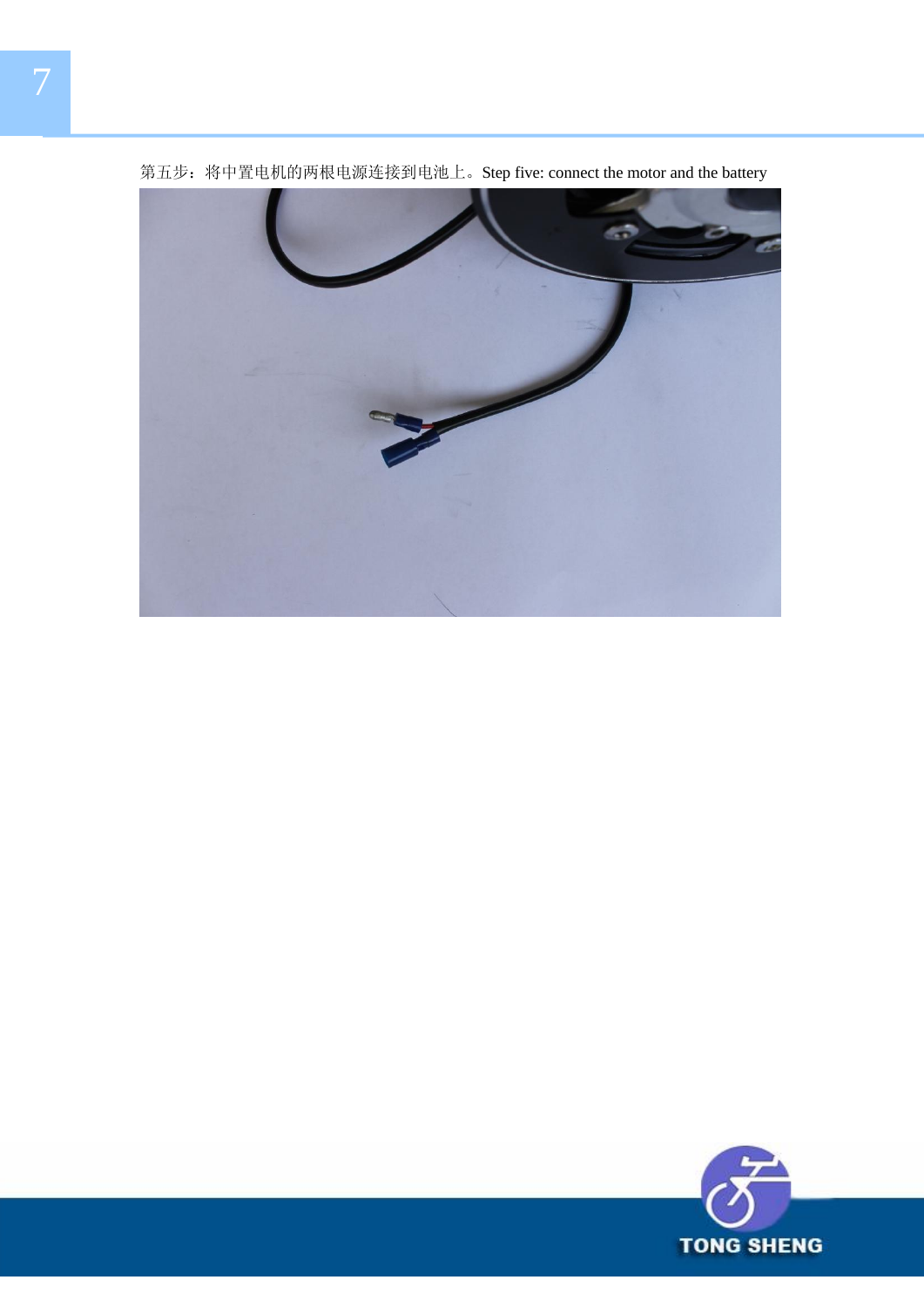![](_page_8_Picture_0.jpeg)

**TONG SHENG** 

8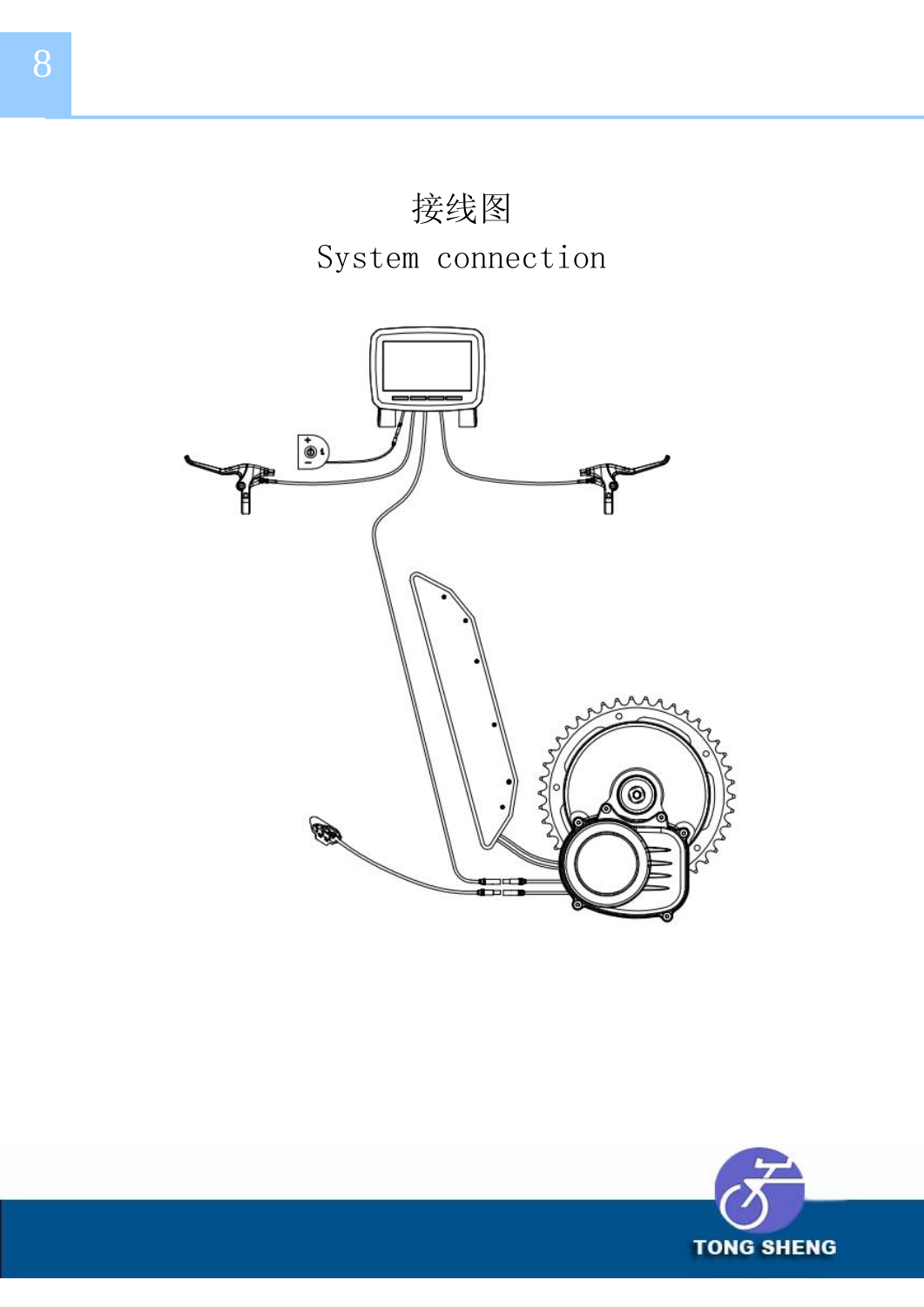![](_page_9_Picture_1.jpeg)

![](_page_9_Picture_2.jpeg)